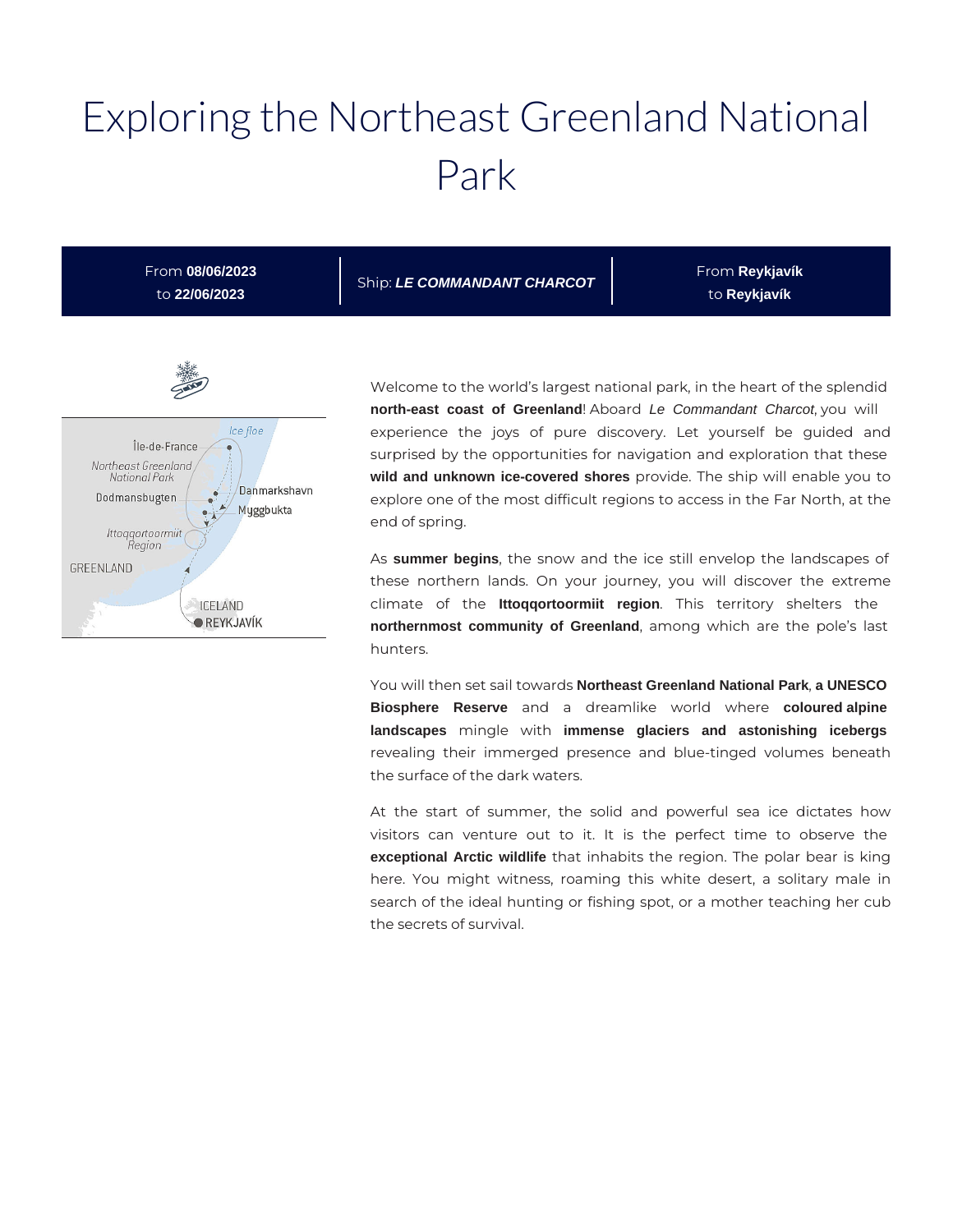Before returning Idedandib coastlines, Le Commandant Charcot will attempt to reach, with respect to the environment, t national park and the remote shores of Ile-de-France. Discovered in 1905 theDuke of Orléans, Ile-de-France is characterised by th that covers it, which comes from the North Pole Transpolar Drift. This is a voyage in search of meaning, of the known world.

#### [Find out more about the world of Le Commandant Charcot here!](https://en.calameo.com/read/000132423afed77b51b42)

We are privileged guests in these extreme lands where we are at the mercy of weather and ice conditions. Our navigation, mainly in the fjords, will be determined by the type of ice we come across; as the fast ice must be preserved, we will take this factor into account from day to day in our itineraries. The sailing programme, outings, activities and observation of fauna cannot be guaranteed and are subject to weather and ice conditions. The experiences are unique and vary from day to day and for each departure. The Captain and the Expedition Leader will make every effort to ensure that your experience is as rich as possible, while respecting safety instructions and regulations imposed by the AECO.

The information in this document is valid as of 06/07/2022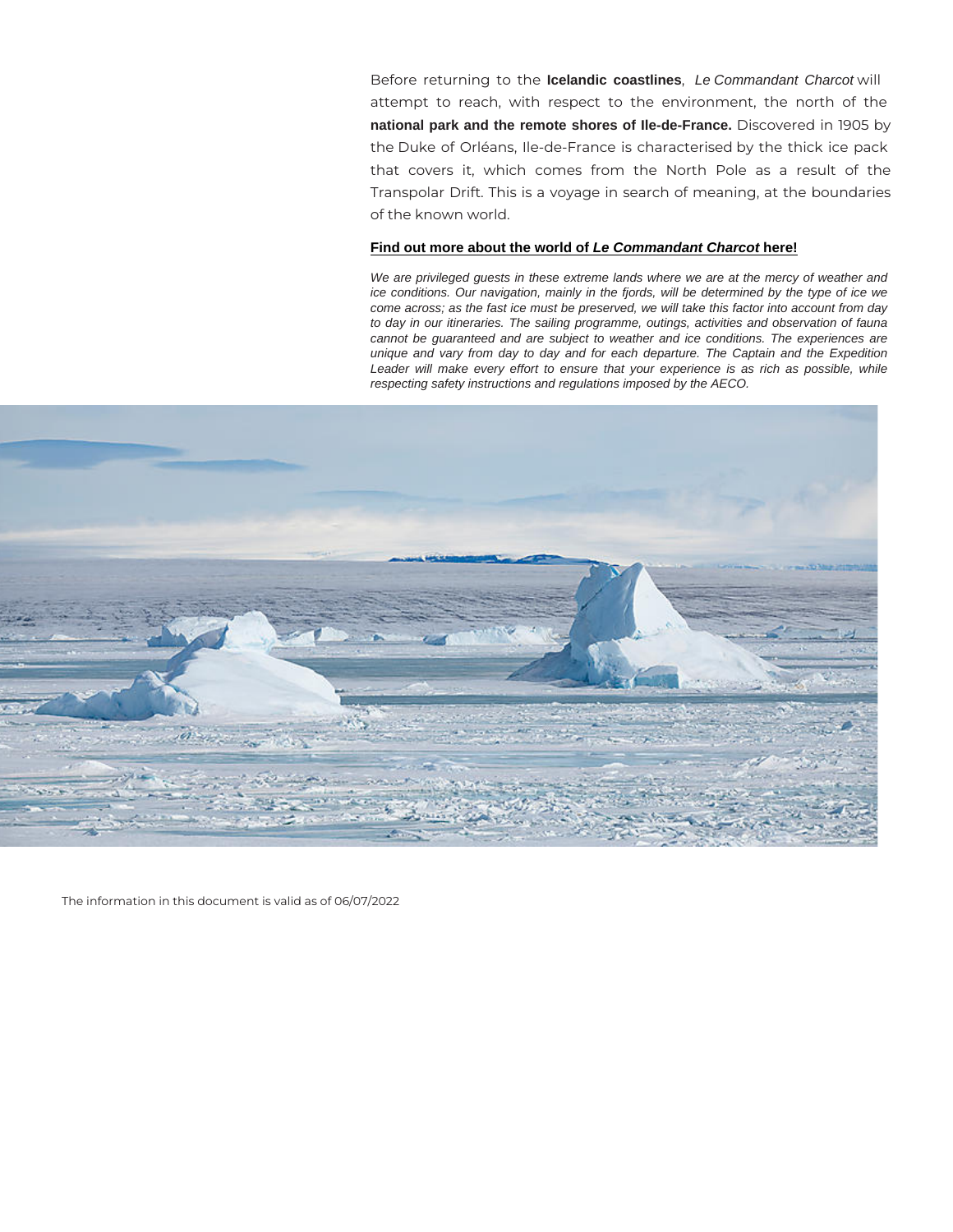# Exploring the Northeast Greenland National Park **YOUR STOPOVERS :**

#### **REYKJAVÍK**

Embarkation 08/06/2023 from 20:00 to 21:00 Departure 08/06/2023 at 22:00

Iceland's capital stretches along the edge of a vast bay in the west of the country. **Perlan**, the "Pearl of Reykjavík", a museum located on 'Oskjuhlið hill, offers a panoramic view of the lush, green landscapes. A little further, one can easily spot the signpost showing the way to the evangelical **Hallgrímskirkja** church, and to the historical centre where one can stroll along the Skólavördustígur and the Laugavegur, two lively streets with charming small shops. For some relaxation just outside of the city, visitors have the opportunity to visit the Reykjanes peninsula and its famous thermal lagoons of the **Blue Lagoon**.

# **AT SEA ABOARD LE COMMANDANT CHARCOT**

Arrival 09/06/2023 Departure 10/06/2023

Spend exceptional moments sailing aboard Le Commandant Charcot, the world's first luxury polar exploration vessel and the first PC2-class polar cruise ship capable of sailing into the very heart of the ice, on seas and oceans which the frozen conditions render inaccessible to ordinary ships. Le Commandant Charcot is fitted with oceanographic and scientific equipment selected by a committee of experts. Take advantage of the on-board lectures and opportunities for discussion with these specialists to learn more about the poles. Participate in furthering scientific research with PONANT and let us discover together what these fascinating destinations have yet to reveal to us.

# **ITTOQQORTOORMIIT REGION**

Arrival 11/06/2023 Departure 13/06/2023

Located between the largest national park and the longest system of fjords in the world, the town of Ittoqqortoormiit, whose name means "great house" in Greenlandic, is **one of the remotest inhabited places in the world.** Covered with ice and snow for nine months of the year, you will be able to discover the ancestral way of life of the **last hunters of the polar region**. As soon as the thickness of the ice floe allows, they set out on the trail of walruses, seals, narwhals, musk ox and polar bears, travelling by traditional dog sleds.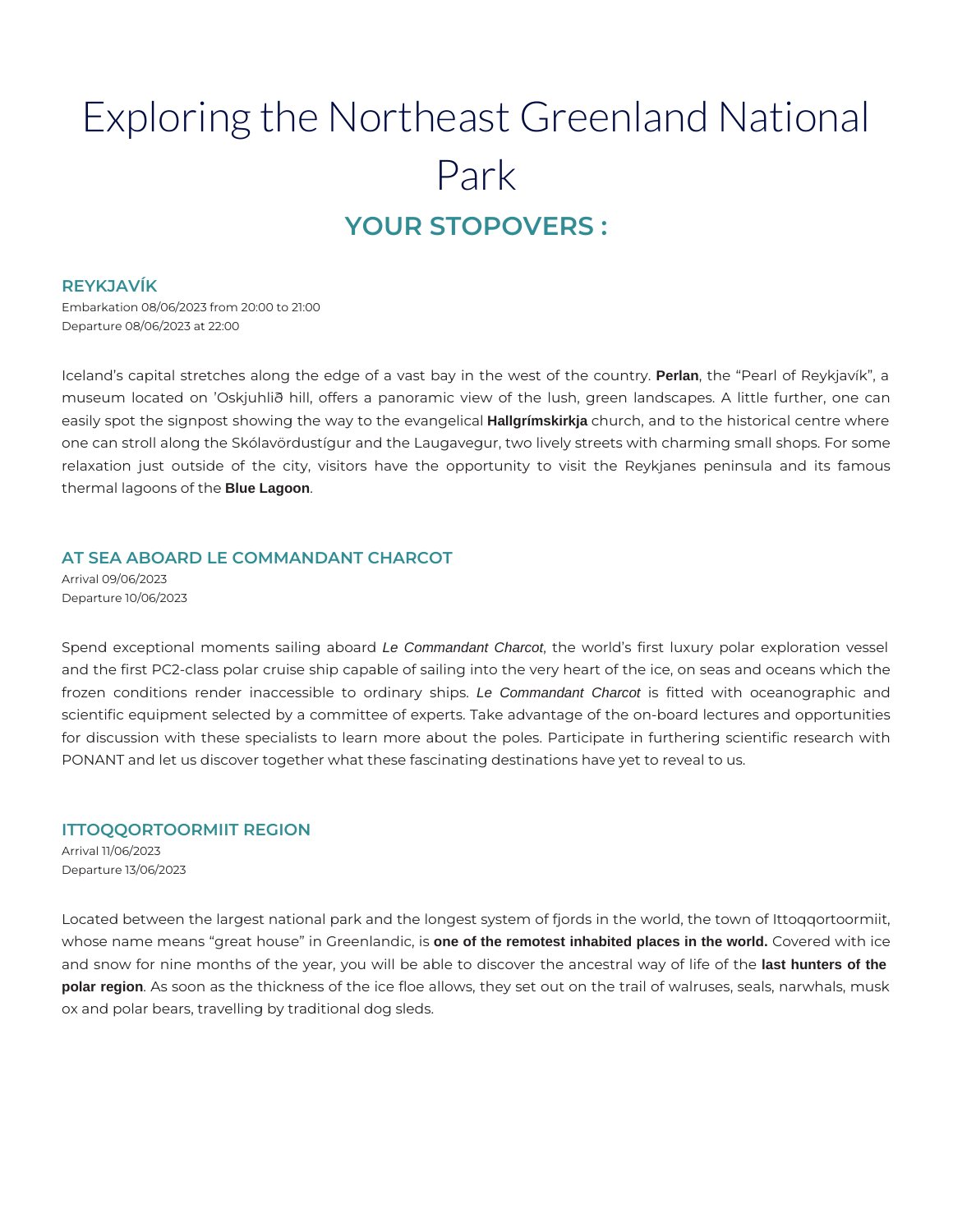#### **DODMANSBUGTEN**

Arrival 14/06/2023 Departure 14/06/2023

In Gael Hamke Bay, you will sail towards **Dodmansbugten**, or "dead man's bay", in the south of **Clavering Island**. This is where the last Inuit settlement of Northeast Greenland was discovered around 1823. Here, you can still find typical **trapper cabins** like those described by the Danish explorer and writer Jørn Riel in his stories of the Arctic, humoristic accounts drawn from the dozens of years he spent exploring the fascinating lands of what is now the **Northeast Greenland National Park**. Further west, you will be able to discover the vestiges of the former **Eskimonaes radio and weather station**, captured by German troops during World War II to achieve control of the meteorological intelligence for the region.

#### **DANMARKSHAVN**

Arrival 15/06/2023 Departure 15/06/2023

Sailing through the fascinating landscapes of the **Northeast Greenland National Park**, you will make your way to **Danmarkshavn** on the southern coast of Germania Land. Built in 1948, to this day **Danmarkshavn** remains a station of prime importance for determining meteorological conditions in Europe and North America. Despite the difficulty in accessing this coast often covered by ice, the spot was chosen during the wintering of the Danmark in 1906 as the base for an important scientific expedition through the region by dog sled. The north of this bay that is only free of ice for a very short time each year in August can only be reached by ships built to sail through ice.

# **EXPLORATION OF NORTHEAST GREENLAND NATIONAL PARK**

Arrival 16/06/2023 Departure 17/06/2023

With a craggy coastline formed by **gigantic fjords**, magnificent **alpine mountains** looming over them, the shores of north-east Greenland offer breathtaking landscapes and are home to the largest national park in the world. Covering an area of around one million square kilometres, almost half the island, the North-East Greenland National Park, a **UNESCO Biosphere Reserve**, is a particularly isolated region. Cut off for many months of the year by the ice floe, it is renowned for its pristine nature and **rich wildlife.**

# **ÎLE-DE-FRANCE**

Arrival 18/06/2023 Departure 18/06/2023

In the **Northeast Greenland National Park**, we are humbled by the changing and extreme ice conditions in this site where we are privileged guests. We will try to go as far north as possible to land on the coast of the famous **Île-de-France**, a mythical site of French polar expeditions discovered on 28 July 1905 during a polar exploration campaign led by **Philippe of Orléans, Duke of Orléans** (1869-1926). A little-known polar explorer, in 1905, 1907 and 1909 Duke Philippe of Orléans organised three Arctic expeditions aboard **La Belgica**, led by **Captain Adrien de Gerlache de Gomery** and his crew, thus entering the closed circle of the heroes of the Far North. During the 1905 expedition that led him to Spitsbergen in Greenland, he was accompanied by his friend the doctor Joseph Récamier and by the nature artist